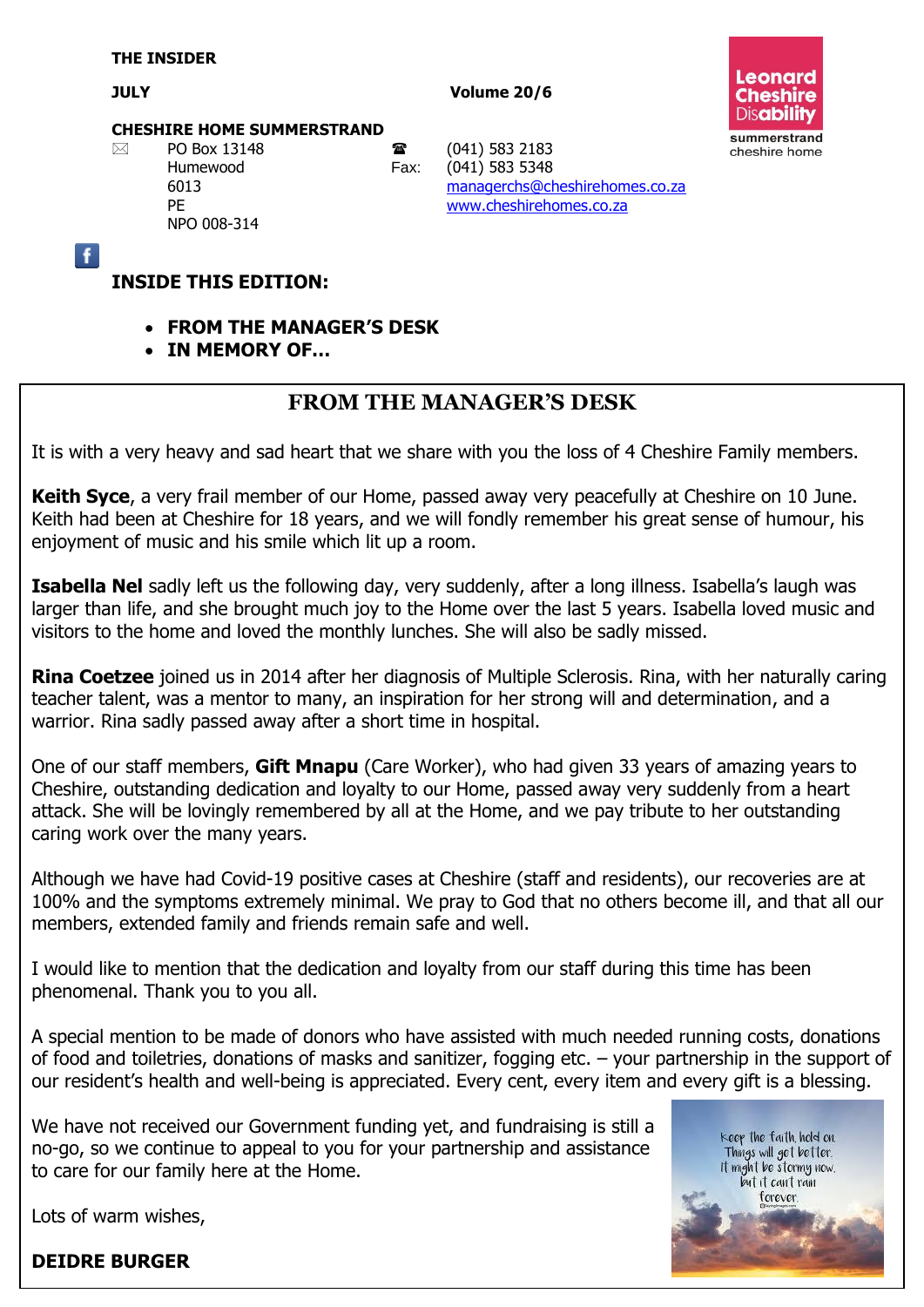### **THIS & THAT**

\* **Staff member** on **leave** this month: **Dinah Simakhule** (Care Worker) – wishing her a welldeserved rest!

\* **BOOK SHOP**: The little red container next to the charity shops will soon undergo a facelift – **renovations will be** generously sponsored by the **Rotary Club of Algoa Bay** – and it will be transformed into a book shop! We are appealing to **anyone interested** to **paint some murals on the outside** of this container once all the renovations are complete.

\* **CONDOLENCES**: Our sincere condolences to **staff member Edith Lamani** on the passing of her **husband** in June. We pray that God will comfort the family during their time of great sadness. \* **COFFEE SHOP:** Watch this space for more info on a coffee outlet at the Home!!!

\* We would like to thank all the **Echo Foundation** residents involved for the donation of **knitted beanies** – what a wonderful initiative. Our residents just love the colourful variety of beanies!

\* We had a very exciting Sunday morning on 7 June – the **Eastern Cape President Council** organized a **charity run** to the Home! Residents and staff were so surprised to see and hear the revving of motorbikes – what a sight! We would like to thank all the **clubs and members of the PE biker community** involved with the generous donations (financial – R17 410, toiletries, fruit, vegetables, nappies, food etc.).

\* Thank you to **Westering Methodist Church** and everyone involved with the wonderful donation of **food parcels** for the 23 children at **Khaya Cheshire** in Walmer Township!

\* Special thank you to the "**Lorraine Neighbourhood Watch Covid 19 Food Relief Store**" for the donation of **various supplies of groceries etc**. We are so blessed to have such wonderful support!

### **DONATIONS (MAY/JUNE 2020):**

- \* NUMEROUS DONATIONS OF "**GIFTS IN KIND**" FROM **VARIOUS DONORS** FOR THE RESIDENTS AND CHARITY SHOPS
- \* **DIESEL** FROM **SASOL SUMMERSTRAND**
- \* **VARIOUS FOOD PRODUCTS** FROM **COMMUNITY CHEST PE**
- \* WEEKLY **MILK DONATION** FROM **ST LAWRENCE** TRADING
- \* **HANDMADE FACIAL MASKS** FROM **VARIOUS DONORS**
- \* **GROCERIES** FROM **VARIOUS DONORS** THROUGH **CHECKERS GREENACRES** AND **GREENACRES SHOPPING CENTRE**
- \* **VARIOUS GOODS FOR WOT NOT SHOP** FROM **CHECKERS GREENACRES**
- \* **SOUP** FROM **CAPE RECIFE HIGH SCHOOL**
- \* **KNITTED TEDDY BEARS, BLANKIES ETC.** FROM **THE HUMEWOOD GOLF LADIES**
- \* **ORANGES & NAARTJIES** FROM **SUNDAYS RIVER CITRUS COMPANY (SRCC)**
- \* **aQuelle FLAVOURED SPARKLING WATER** FROM **ZSPORTS**
- \* **ORANGES & NAARTJIES** FROM **VARIOUS DONORS**
- \* **HAMBURGERS FOR RESIDENTS** FROM **THE FITCHETT TRUST**

### **300 CLUB 2020** Our 300 Club fees for 2020 are a **once-off payment** of **R120 per year**. There are **monthly draws of R300 (1st), R150 (2nd), and R75 (3rd)** for members! At the end of each year one lucky member stand the chance of winning **R1 000**! Our aim for 2020 is **to have 300 members**…we already have **147 members** to date (1 July)! Please support this worthy cause – see attached 300 Club form for 2020! **MAY WINNERS:**  1. CHARIS BEUKES (133) 2. PAT RHEEDER (138) 3. JIMMY ASPELING (42) **THOUGHT OF THE MONTH** "It always seems impossible until it's done." **~Nelson Mandela~**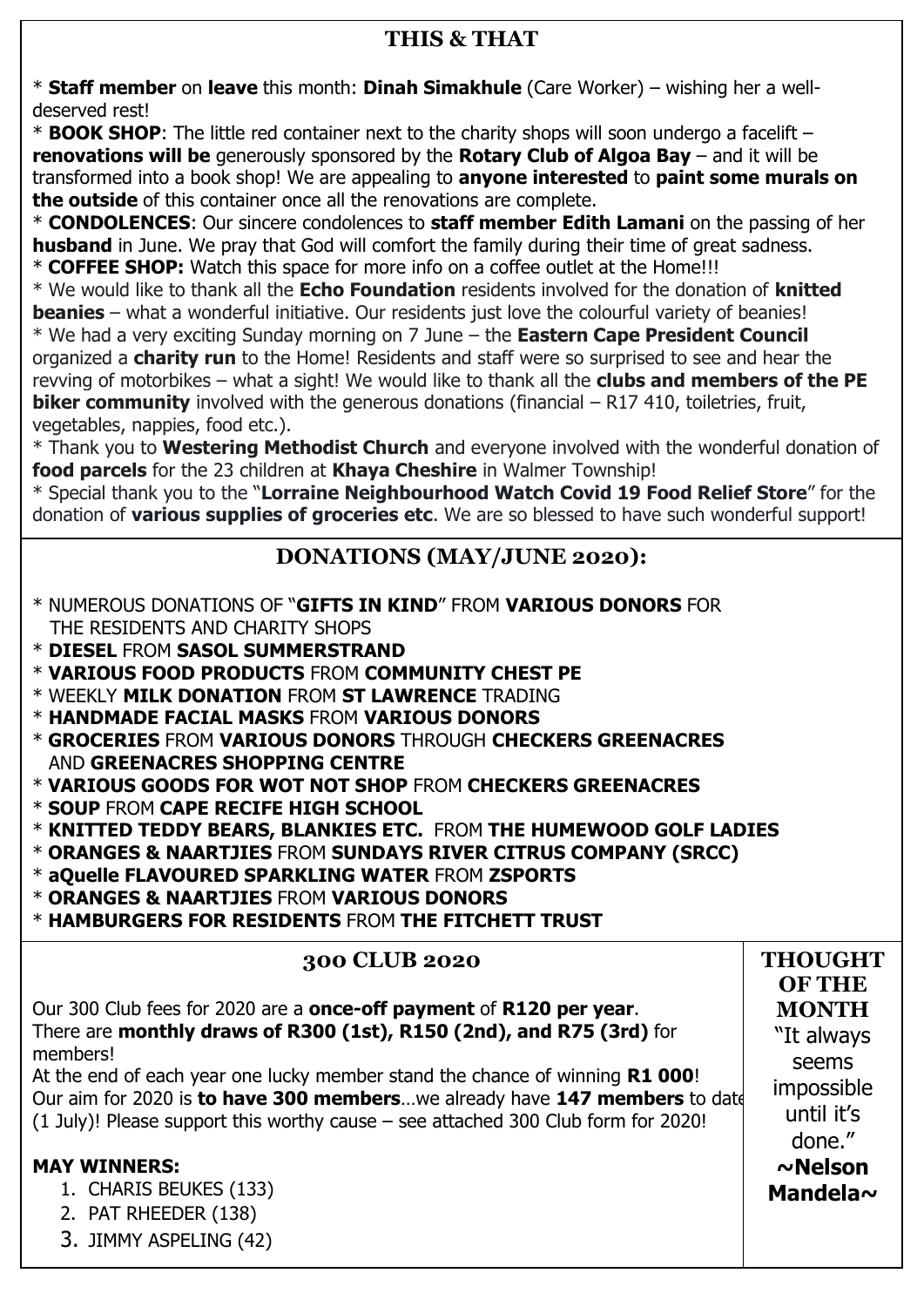### **IN MEMORY OF KEITH SYCE 1959/03/22 - 2020/06/10**



 Our dear Keith sadly passed away peacefully at the Home on 10 June – he had been a resident of the Home for almost 18 year. Born blind, he lived in a world of his own and very much relied on his sense of hearing to "colour" in his surrounds. Not being able to participate in various activities, the staff always included him by pushing him close

enough to enable him to hear and "feel" everything that was happening. He loved music mornings, movie days, special visitors to the Home and lunchtime when volunteers assisted him as he would listen to all the conversations going on around him and very often smiled and laughed out loud to express his opinion! His wide smile and silent presence at the Home will be sorely missed!

# **IN MEMORY OF ISABELLA NEL 1968/08/30 – 2020/06/11**

Isabella, fondly known as Bella, passed away very unexpectedly just after lunchtime on 11 June. Residents and staff were so shocked when they heard of her passing as she still enjoyed tea and lunch in the dining room earlier that day.



where there is a will, there is always a way! When she moved from a residential facility in Gauteng to Cheshire in 2015 to be closer to her sisters in PE, she was the happiest person alive, and when her special friend Petrus, from the same residential facility in Gauteng, joined her at Cheshire a few months later, her life was complete!

She had so many interesting eye and hand gestures, as well as certain sounds, which she used to communicate her needs etc. with. Staff and residents were introduced to her little book of "communication" and soon everyone knew how to understand her better! She has left us with so many treasured memories and we will miss her dearly.

# **IN MEMORY OF GIFT MNAPU 1959/08/10 – 2020/06/18**

Staff member (Care Worker) Gift Mnapu passed on unexpectedly from a heart attack on 18 June. Family, friends, fellow staff members and residents of the Home, was extremely shocked by her sudden passing as she had been in good health while on duty earlier that week. Gift would have celebrated her  $61<sup>st</sup>$  birthday in August and was looking forward to having her family and friends together to celebrate the occasion.



She joined the Cheshire Family almost 33 years ago, and always had stories to tell about the olden days as she had seen many changes to the Home and residents that had come and gone over the years! Gift's loving and caring nature, friendly smile, and always willing to help out where needed, was just some of her many attributes that made her a great care worker at the Home. She always joked and said that when it was her time to retire, she too would need a care worker to care for her during her retirement years! Gift has left us all with so many fond memories and her presence at Cheshire will be sorely missed. Rest in peace dear Gift!

# **IN MEMORY OF RINA COETZEE 1968/08/01 – 2020/06/28**

Beautiful, kind-hearted Rina sadly passed away on 28 June while in hospital with a chest infection. She joined our Cheshire Family at the beginning of 2014 after being

diagnosed with Multiple Sclerosis a few years before. She loved meeting volunteers and visitors to the Home and was always interested in listening to their life stories. She was one that hardly ever complained; even on days when her physical MS body wasn't in sync with her mindset…she would always look at the positive side of things and bravely tackled every obstacle she was dealt with. She was such a determined fighter and touched many people's lives during her time at the Home – a wonderful inspiration to staff and residents. We know that she is now soaring high with angel wings free from pain and discomfort!